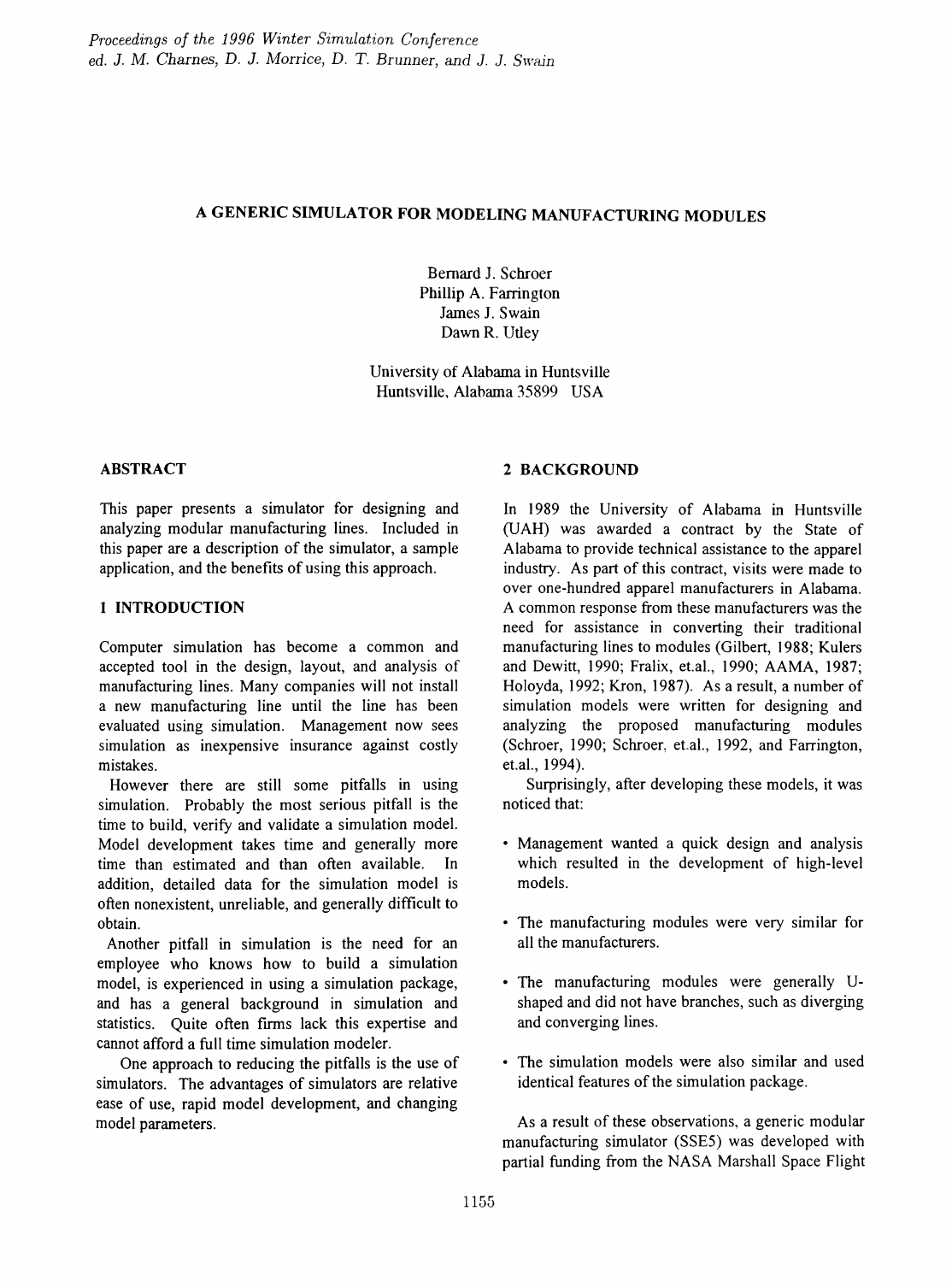Center (MSFC), Schroer and Wang (1992). The inputs to the SSE5 simulator are:

- Number of stations and operators.
- Number of machines at each station.
- Cycle time for each station.
- Operator assignment (fixed at a station or moveable and if movable, the station routing sequence).

The SSE5 outputs are production, queue statistics, machine utilization, and operator utilization. The simulator is distributed through the NASA Marshall Space Flight Center technology transfer program. Since 1993, over 800 frrms have requested copies of the simulator.

# 3 MODULAR MANUFACTURING SIMULATOR

Although the SSE5 was developed specifically for the apparel manufacturing industry, the feedback from a number of users indicated that it could be used in other domains such as electronics or small electromechanical assembly. As a result, the SSE5 simulator was modified to a generic Modular Manufacturing Simulator (MMS).

#### 3.1 System Description

An overview of the Modular Manufacturing Simulator is given in Figure 1. The MMS can be used for designing and evaluating modular manufacturing lines with the following characteristics:

- The system consists of one line with an unlimited number of stations (all stations are in series).
- Each station may have unlimited number of machines with each machine performing the identical operation.
- There are an unlimited number of operators.
- There is unlimited space for work-in-process (WIP) in front of each station.
- There is always enough WIP in front of the first station so there is no delay waiting for parts.
- Some operators may be fixed at specific stations.
- Some operators may move between a given number of stations. The movement of operators is defmed by a set of predefined rules.
- Work is done in lots of one part. However, it is possible to perform work in lots of more than one part by defining all parameters in terms of lots.
- There is no machine breakdown.

The MMS runs on a PC, with a minimu of 8Mb of memory, under the Windows operating system.

#### 3.2 Operator Movement Rules

Each non-fixed operator moves based on one of the following rules: Maximum WIP Rule, Rabbit Chase Rule, and Push/Pull Rule. Figure 2 illustrates each of these rules for operator movement between three stations.

The WIP Rule is as follows:

- If the operator has worked for more than the time limit or has exceeded the part limit at the current station, or the WIP at the next station has exceeded the WIP limit, the operator will move to the station on the priority list with the largest WIP.
- If the maximum WIP is at the current station, the operator will stay at the current station and complete another part.
- If the station with the maximum WIP is busy, the operator will move to the station on the priority list with the second largest WIP.
- If two stations have the same WIP, the operator will move to the station with the higher priority.
- If all stations are busy, or there is no WIP at any station in the priority list, the operator will stay at the current station and make another part.

The Rabbit Chase Rule is as follows:

- If the operator has worked for more than the time limit or has exceeded the part limit at the current station, or the WIP at the next station has exceeded the WIP limit, the operator will move to the next station in the priority list.
- If the next station is busy or there is no WIP at the station, the operator will skip the station and go to the next station on the priority list.
- If the operator is at the last station on the priority list, the operator will try to move to the first station on the priority list.
- If all stations are busy or there is no WIP at any station, the operator will stay at the current station and make another part.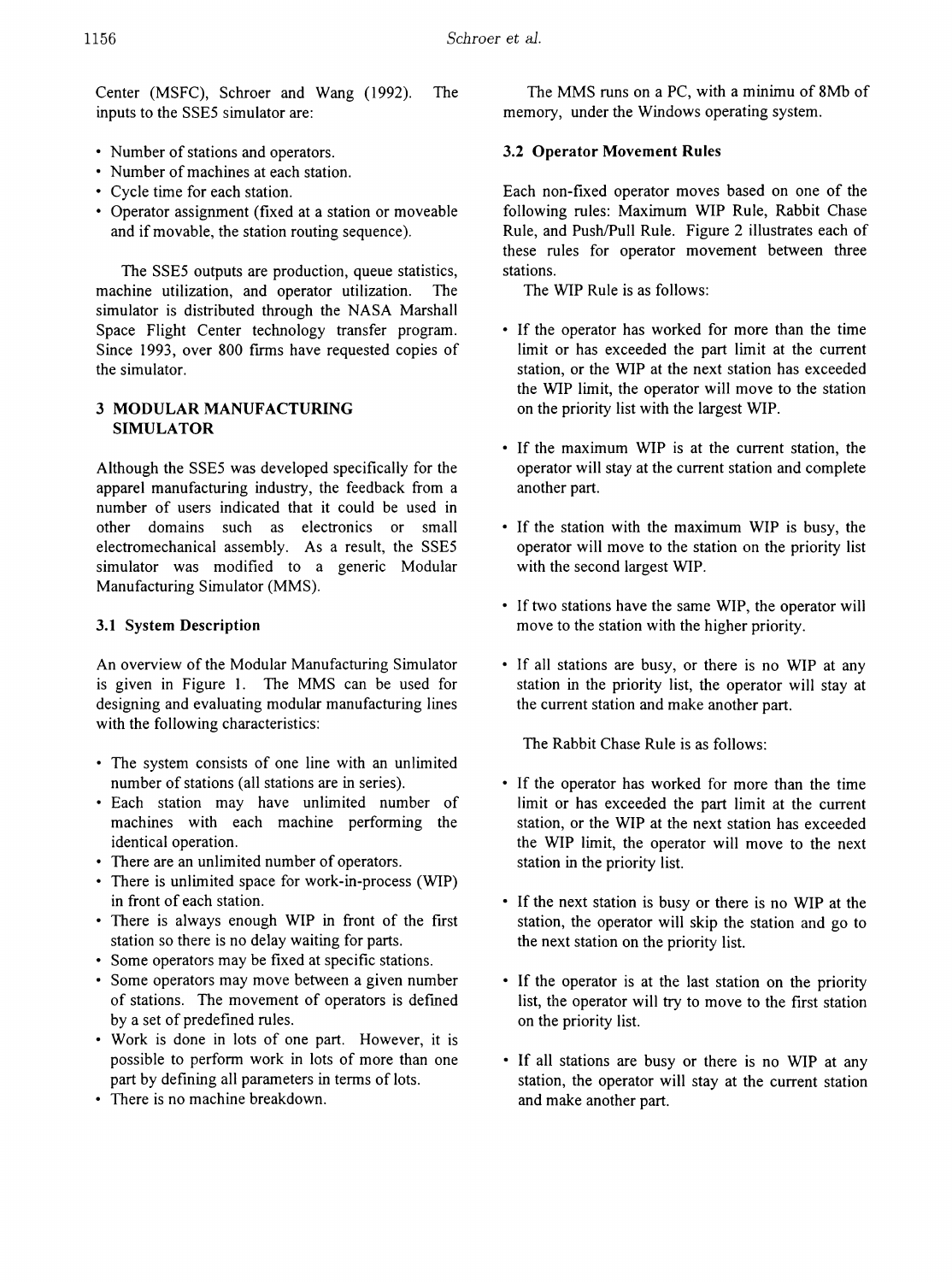

Figure 1: MMS system overview

The Push/Pull Rule is as follows:

- If the operator has worked for more than the time limit or has exceeded the part limit at the current station, or the WIP at the next station has exceeded the WIP limit, the operator will move to the next station on the priority list.
- If the next station on the priority list is busy or has no WIP at the station, the operator will skip the station and go to the next station on the priority list.
- If the operator is at the last station on the priority list, the operator will move back one station on the priority list. If this station is busy or has no WIP, the operator will move back two station on the priority list.

#### 4 SAMPLE PROBLEM

Figure 3 is an example of a typical manufacturing line that can be evaluated using the Modular Manufacturing Simulator. Tables 1, 2, and 3 describe the inputs to the MMS. These tables are input through three MMS spreadsheets. The MMS outputs are typical simulation outputs and include: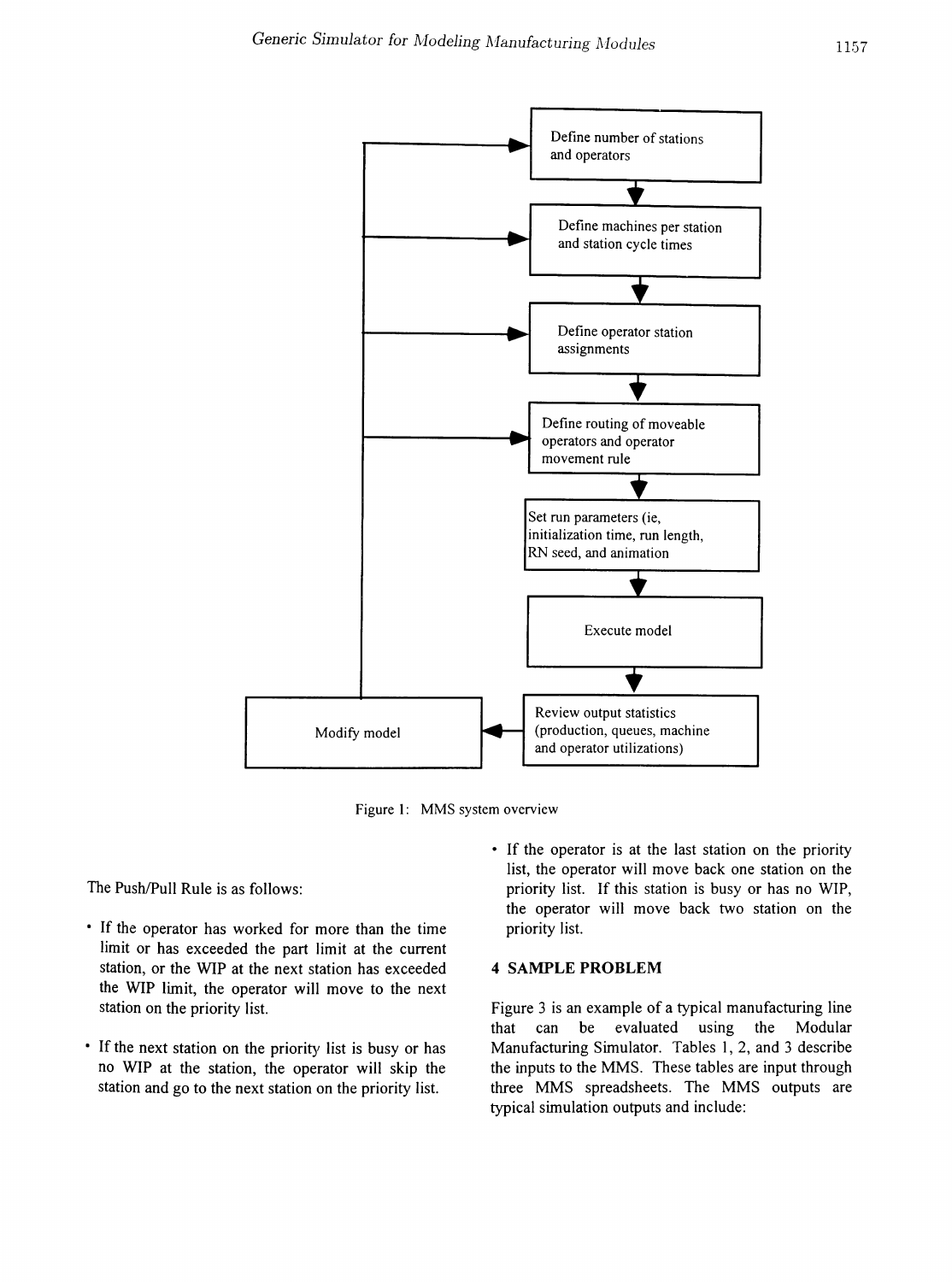

Operator 3 moves between Stations 3, 4 and 5 Priority sequence:  $1 =$  Station 3 (home),  $2 =$  Station 4 and  $3 =$  Station 5.

> Operator movement for Max WIP Rule



Operator movement for Rabbit Chase Rule



Operator movement for Push/Pull Rule



Figure 2: Example of operator movement rules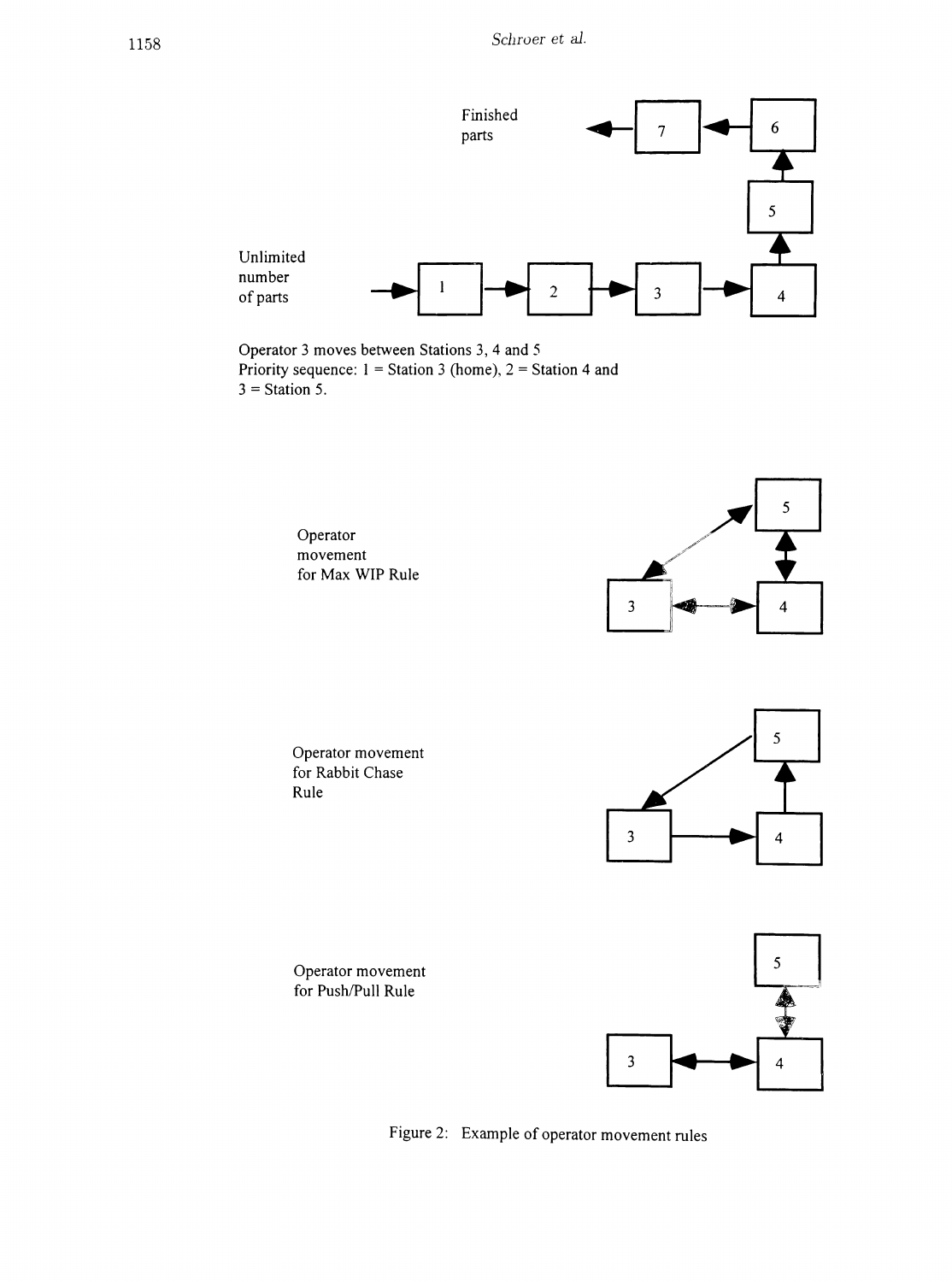- Production
- Queues number in and out, average content, average time in queue, minimum and maximum content, and current content
- Machine utilization WIP, percent busy, and number of operations
- Operator utilization percent at each station and percent idle





|  | Table 1: Cycle time input |  |
|--|---------------------------|--|
|  |                           |  |

| <b>Station</b> | Number of | Cycle time |  |
|----------------|-----------|------------|--|
|                | machines  | (minutes)  |  |
|                |           | L(30,3)    |  |
| 2              | 2         | L(60, 12)  |  |
| 3              |           | L(10,3)    |  |
| 4              |           | L(12,2)    |  |
| 5              |           | L(8,3)     |  |
| 6              |           | L(10,3)    |  |
|                |           | L(28,5)    |  |

 $L(x,y) = log normal distribution with mean x$ and standard deviation y

|  | Table 2: Operator assignment input |  |
|--|------------------------------------|--|
|  |                                    |  |

| Operator | Type  | <b>Station</b> | Operator                             |
|----------|-------|----------------|--------------------------------------|
|          |       |                | <b>Assignment</b> Efficiency (%)     |
|          |       |                |                                      |
|          | Fixed |                | 100                                  |
| 2        | Fixed | 2              | 100                                  |
| 3        | Fixed | 2              | 100                                  |
|          |       |                | Moveable 3(home), $4,5$ 3=100, 4=90, |
|          |       | $5=90$         |                                      |
|          | Fixed | 6              | 100                                  |

Table 3: Moveable Operator 4 input

|   | Station Priority Time |       | Part WIP |             | Movement        |
|---|-----------------------|-------|----------|-------------|-----------------|
|   |                       | limit |          | limit limit | Rule            |
|   |                       |       |          |             |                 |
| 3 | 1(home)30             |       | 100      | 50.         | Rabbit Chase    |
| 4 | 2                     | 30    | 100      |             | 50 Rabbit Chase |
| 5 | 3                     | 30    | 100      |             | 50 Rabbit Chase |

#### 5 CONCLUSIONS

In summary, the following observations can be made about the Modular Manufacturing Simulator:

- Figure 3: Typical manufacturing module o The MMS has been successfully used to develop models for apparel, electronics, and electromechanical manufacturing domains.
	- o A model of a manufacturing module could be developed and executed in less than fifteen minutes.
	- o Most frrms had the necessary data available to construct the MMS model. For example, most firms had a data base of standard times. A good assumption is to use a log normal distribution for the standard times with the standard deviation expressed as a percentage of the mean. A simple sentivity analysi on the standard deviation can be done.
	- o The lack of animation was not really a drawback since the manufacturing modules are relative straightforward and easy to visualize.

The Modular Manufacturing Simulator has become an invaluable tool for supporting the State's Manufacturing Extension Program (MEP) which is funded in part by the National Institutes of Standards